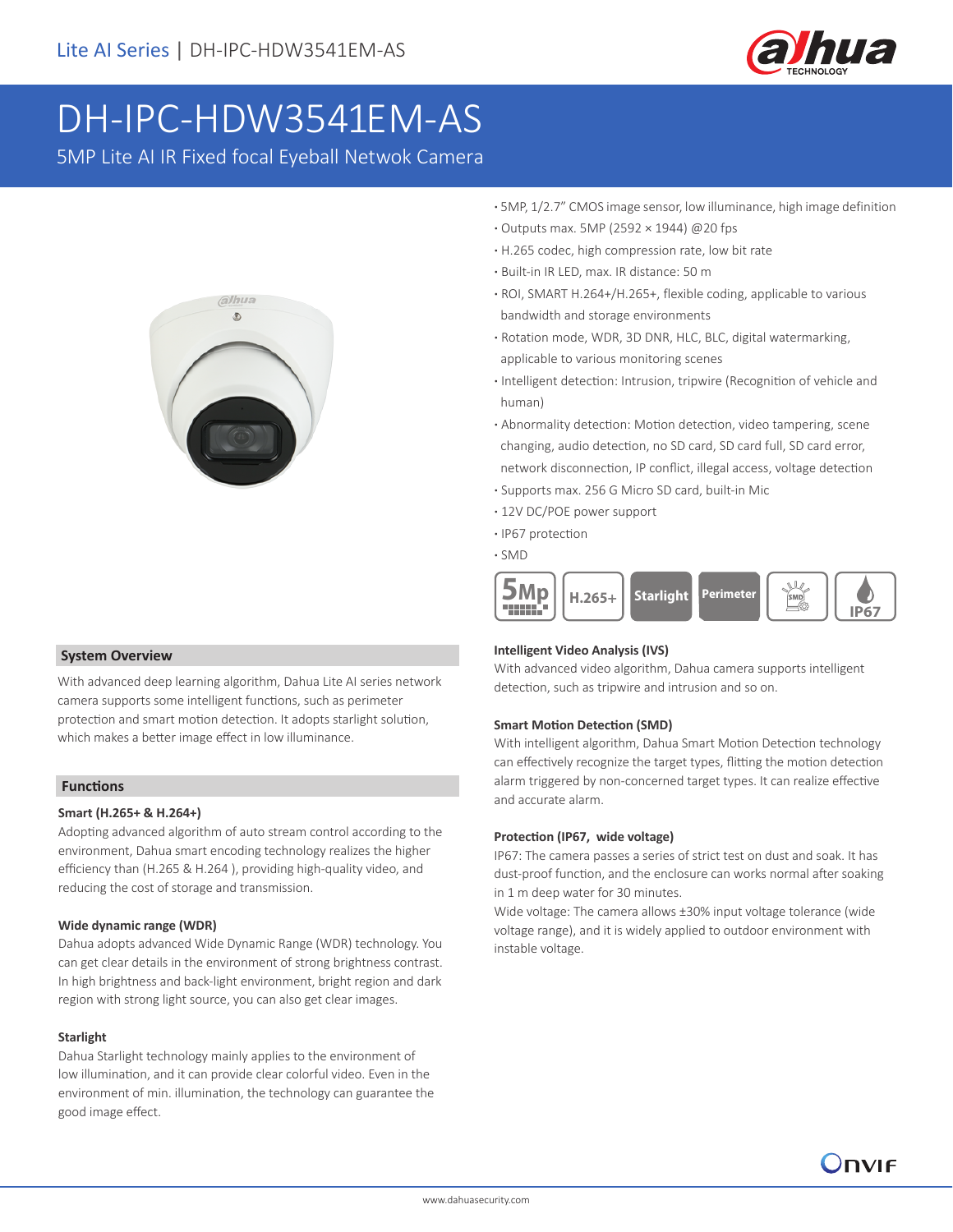# Lite AI Series | DH-IPC-HDW3541EM-AS

### **Technical Specification**

| Camera                          |                   |                                                                                                                                                                      |                                |                                |                                         |
|---------------------------------|-------------------|----------------------------------------------------------------------------------------------------------------------------------------------------------------------|--------------------------------|--------------------------------|-----------------------------------------|
| <b>Image Sensor</b>             |                   | 1/2.7" 5 Megapixel progressive CMOS                                                                                                                                  |                                |                                |                                         |
| <b>Effective Pixels</b>         |                   | 2592 (H) ×1944 (V)                                                                                                                                                   |                                |                                |                                         |
| <b>ROM</b>                      |                   | <b>128 MB</b>                                                                                                                                                        |                                |                                |                                         |
| <b>RAM</b>                      |                   | 512 MB                                                                                                                                                               |                                |                                |                                         |
| <b>Scanning System</b>          |                   | Progressive                                                                                                                                                          |                                |                                |                                         |
| <b>Electronic Shutter Speed</b> |                   | Auto/Manual 1/3 s-1/100000 s                                                                                                                                         |                                |                                |                                         |
| Min. Illumination               |                   | 0.005 Lux@F1.6                                                                                                                                                       |                                |                                |                                         |
| <b>IR Distance</b>              |                   | 50 m (164.0 ft)                                                                                                                                                      |                                |                                |                                         |
| IR On/Off Control               |                   | Auto/Manual                                                                                                                                                          |                                |                                |                                         |
| <b>IR LEDs Number</b>           |                   | 2 (IR LEDS)                                                                                                                                                          |                                |                                |                                         |
| Pan/Tilt/Rotation Range         |                   | Horizontal: 0°-360°; vertical: 0°-78°; rotation: 0°-360°                                                                                                             |                                |                                |                                         |
| Lens                            |                   |                                                                                                                                                                      |                                |                                |                                         |
| Lens Type                       |                   | Fixed focal                                                                                                                                                          |                                |                                |                                         |
| Mount Type                      |                   | M12                                                                                                                                                                  |                                |                                |                                         |
| Focal Length                    |                   | 2.8 mm; 3.6 mm; 6 mm                                                                                                                                                 |                                |                                |                                         |
| Max. Aperture                   |                   | F1.6                                                                                                                                                                 |                                |                                |                                         |
| Field of View                   |                   | 2.8 mm: Horizontal:98°; vertical: 72°; diagonal: 130°<br>3.6 mm: Horizontal:80°; vertical: 59°; diagonal: 106°<br>6 mm: Horizontal:50°; vertical: 36°; diagonal: 64° |                                |                                |                                         |
| Iris Type                       |                   | Fixed aperture                                                                                                                                                       |                                |                                |                                         |
| <b>Close Focus Distance</b>     |                   | 2.8 mm: 0.9 m (3.0 ft)<br>3.6 mm: $1.6$ m $(5.3$ ft)<br>6 mm: 3.2 m (10.5 ft)                                                                                        |                                |                                |                                         |
|                                 | Lens              | Detect                                                                                                                                                               | Observe                        | Recognize                      | Identify                                |
| <b>DORI Distance</b>            | 2.8 <sub>mm</sub> | 56.0 m<br>$(183.7)$ ft)                                                                                                                                              | 22.4 m<br>(73.5 ft)            | 11.2 <sub>m</sub><br>(36.8 ft) | 5.6 <sub>m</sub><br>$(18.4 \text{ ft})$ |
|                                 | 3.6 <sub>mm</sub> | 80.0 m<br>(262.5 ft)                                                                                                                                                 | 32.0 m<br>$(105.0 \text{ ft})$ | 16.0 m<br>(52.5 ft)            | 8.0 m<br>(26.3 ft)                      |
|                                 | 6 <sub>mm</sub>   | 120.0 m<br>(393.7 ft)                                                                                                                                                | 48.0 m<br>(157.5 ft)           | 24.0 m<br>(78.7 ft)            | 12.0 m<br>(39.4ft)                      |

Professional, Intelligent

| <b>Perimeter Protection</b> | Tripwire; intrusion (Recognition of human and vehicle)                                                                                                                                                     |  |  |
|-----------------------------|------------------------------------------------------------------------------------------------------------------------------------------------------------------------------------------------------------|--|--|
| Intelligent Search          | Work together with Smart NVR to perform refine<br>intelligent search, event extraction and merging to event<br>videos                                                                                      |  |  |
| Video                       |                                                                                                                                                                                                            |  |  |
| Video Compression           | H.265; H.264; H.264H; H.264B; MJPEG                                                                                                                                                                        |  |  |
| Smart Codec                 | Yes                                                                                                                                                                                                        |  |  |
| Video Frame Rate            | Main stream (2592 × 1944@1-20 fps)<br>(2688 × 1520@1-25/30 fps)<br>sub stream (704 × 576@1-25 fps/704 × 480@1-30 fps)<br>third stream (1280 $\times$ 720@1-25/30 fps)                                      |  |  |
| <b>Stream Capability</b>    | 3 streams                                                                                                                                                                                                  |  |  |
| Resolution                  | 5M (2592 × 1944); 4M (2688 × 1520); 3M (2304 × 1296);<br>1080p (1920 × 1080); 1.3M (1280 × 960); 720p (1280<br>x 720); D1 (704 x 576/704 x 480); VGA (640 x 480); CIF<br>$(352 \times 288/352 \times 240)$ |  |  |

| <b>Bit Rate Control</b>     | CBR/VBR                                                                                                                                                                   |  |  |  |  |
|-----------------------------|---------------------------------------------------------------------------------------------------------------------------------------------------------------------------|--|--|--|--|
| Video Bit Rate              | H.264: 3 Kbps-8192 Kbps<br>H.265: 3 Kbps-8192 Kbps                                                                                                                        |  |  |  |  |
| Day/Night                   | Auto(ICR)/Color/B/W                                                                                                                                                       |  |  |  |  |
| <b>BLC</b>                  | Yes                                                                                                                                                                       |  |  |  |  |
| <b>HLC</b>                  | Yes                                                                                                                                                                       |  |  |  |  |
| <b>WDR</b>                  | 120 dB                                                                                                                                                                    |  |  |  |  |
| White Balance               | Auto/natural/street lamp/outdoor/manual/regional<br>custom                                                                                                                |  |  |  |  |
| Gain Control                | Auto/Manual                                                                                                                                                               |  |  |  |  |
| Noise Reduction             | 3D DNR                                                                                                                                                                    |  |  |  |  |
| <b>Motion Detection</b>     | OFF/ON (4 areas, rectangular)                                                                                                                                             |  |  |  |  |
| Region of Interest(RoI)     | Yes (4 areas)                                                                                                                                                             |  |  |  |  |
| Smart IR                    | Yes                                                                                                                                                                       |  |  |  |  |
| Image Rotation              | 0°/90°/180°/270° (Support 90°/270° with 1920 × 1080<br>resolution.)                                                                                                       |  |  |  |  |
| Mirror                      | Yes                                                                                                                                                                       |  |  |  |  |
| <b>Privacy Masking</b>      | 4 areas                                                                                                                                                                   |  |  |  |  |
| Audio                       |                                                                                                                                                                           |  |  |  |  |
| <b>Built-in MIC</b>         | Yes                                                                                                                                                                       |  |  |  |  |
| <b>Audio Compression</b>    | G.711a; G.711Mu; G726; AAC                                                                                                                                                |  |  |  |  |
| Network                     |                                                                                                                                                                           |  |  |  |  |
| Network                     | RJ-45 (10/100 Base-T)                                                                                                                                                     |  |  |  |  |
| Protocol                    | IPv4;IPv6;HTTP;HTTPS;TCP;UDP;ARP;RTP;RTSP;RTCP;<br>RTMP;SMTP;FTP;SFTP;DHCP;DNS;DDNS;QoS;UPnP;NTP;<br>Multicast;ICMP;IGMP;NFS;PPPoE;802.1x;SNMP                            |  |  |  |  |
| Interoperability            | ONVIF(Profile S/Profile G);CGI;P2P;Milestone;Genetec                                                                                                                      |  |  |  |  |
| Scene Self-adaptation       | Yes                                                                                                                                                                       |  |  |  |  |
| User/Host                   | 20 (Total bandwidth: 64M)                                                                                                                                                 |  |  |  |  |
| Edge Storage                | FTP; SFTP; Micro SD Card (support max. 256 G); Dahua<br>Cloud; NAS                                                                                                        |  |  |  |  |
| <b>Browser</b>              | IE: IE8, IE9, IE11<br>Chrome<br>Firefox                                                                                                                                   |  |  |  |  |
| Management Software         | Smart PSS, DSS, DMSS                                                                                                                                                      |  |  |  |  |
| Mobile Phone                | IOS; Android                                                                                                                                                              |  |  |  |  |
| Certification               |                                                                                                                                                                           |  |  |  |  |
| Certifications              | CE-LVD: EN60950-1<br>CE-EMC: Electromagnetic Compatibility Directive<br>2014/30/EU<br>FCC: 47 CFR FCC Part 15, Subpart B<br>UL/CUL: UL60950-1 CAN/CSA C22.2 No.60950-1-07 |  |  |  |  |
| Power                       |                                                                                                                                                                           |  |  |  |  |
| Power Supply                | 12V DC/PoE (802.3af)                                                                                                                                                      |  |  |  |  |
| Power Consumption           | < 8.1W                                                                                                                                                                    |  |  |  |  |
| Environment                 |                                                                                                                                                                           |  |  |  |  |
| <b>Operating Conditions</b> | -40°C to +60°C (-40°F to +140°F)/less than≤95%                                                                                                                            |  |  |  |  |